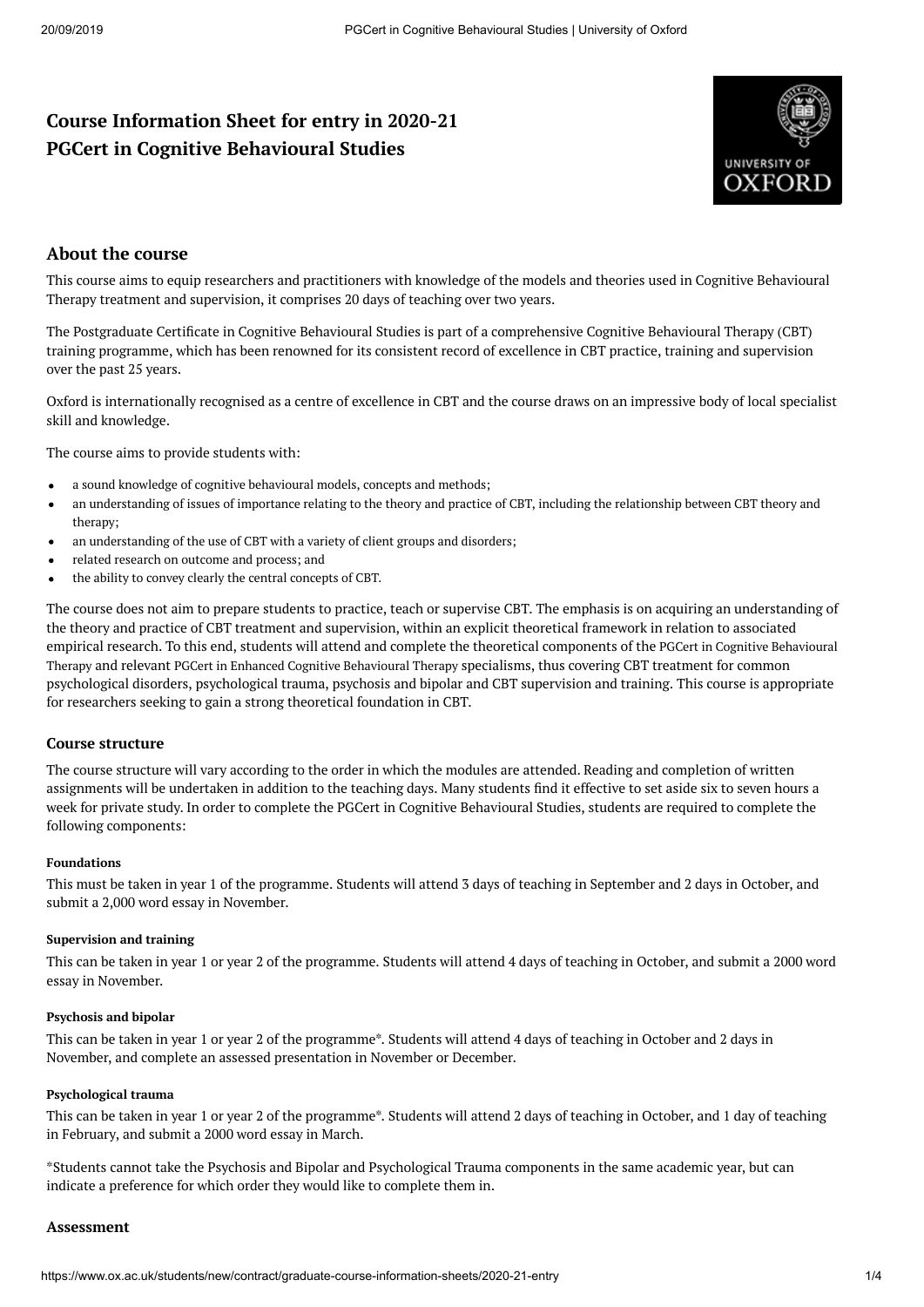To complete the PGCert in Cognitive Behavioural Studies you will need to:

- take an active part in teaching and supervision sessions;  $\bullet$
- complete three 2,000-word essays on CBT theory and research; and
- complete one research presentation of up to 20 minutes duration.  $\bullet$

# **Supervision**

The allocation of graduate supervision for this course is the responsibility of the Oxford Cognitive Therapy Centre and it is not always possible to accommodate the preferences of incoming graduate students to work with a particular member of staff. A supervisor may be found outside the Oxford Cognitive Therapy Centre.

### **Changes to courses**

The University will seek to deliver this course in accordance with the description set out above. However, there may be situations in which it is desirable or necessary for the University to make changes in course provision, either before or after registration. For further information, please see the University's Terms and Conditions.

# **Expected length of course**

| Mode of study          | Part Time Only |  |  |
|------------------------|----------------|--|--|
| <b>Expected length</b> | 2 years        |  |  |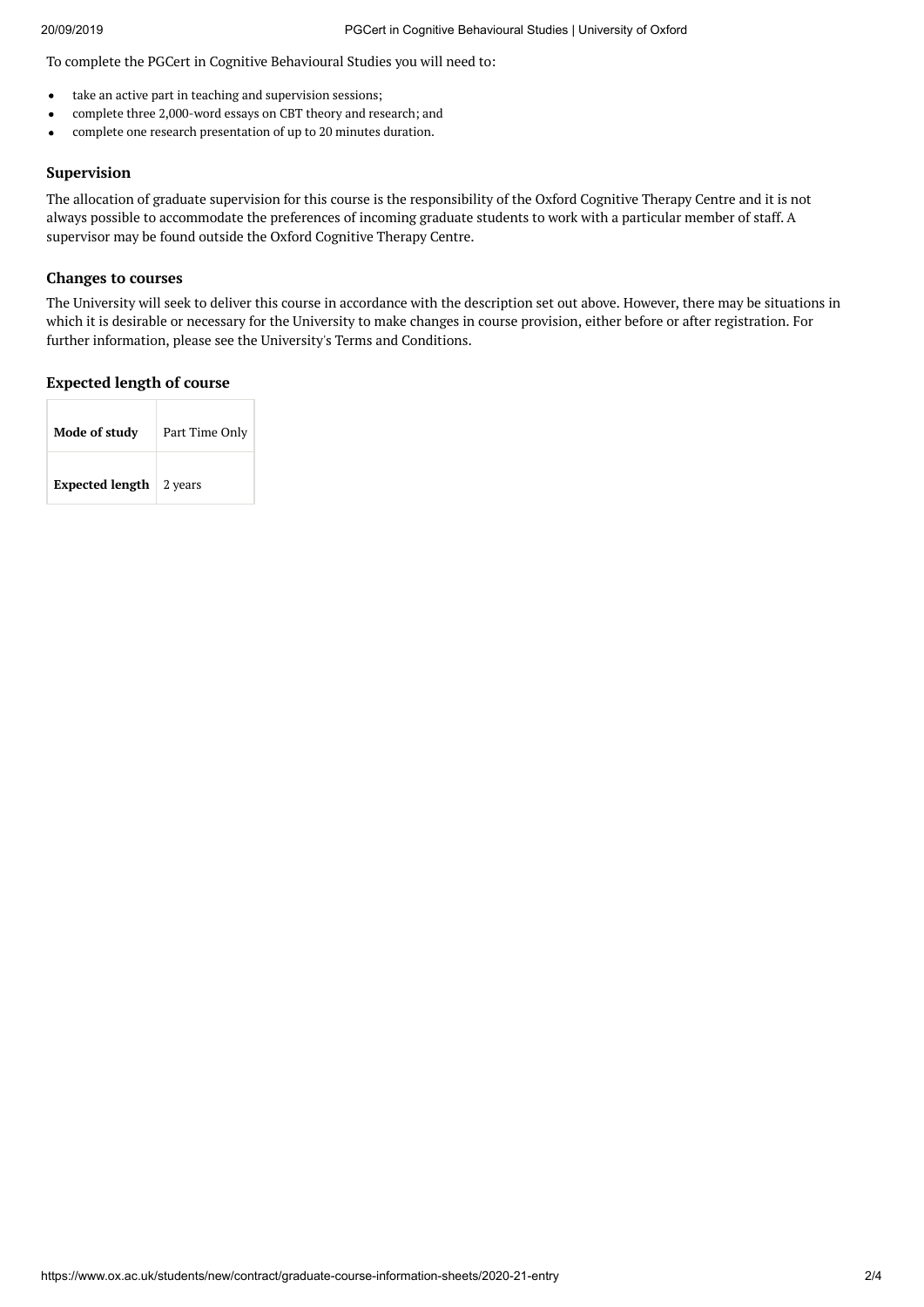# **Costs**

#### **Total course fees for entry in 2020-21**

| <b>Fee status</b>           | <b>Annual Course fees</b> |
|-----------------------------|---------------------------|
| Home/EU (including Islands) | £4,265                    |
| Overseas                    | £4,265                    |

Course fees cover your teaching as well as other academic services and facilities provided to support your studies. Unless specified in the additional cost information (below), course fees do not cover your accommodation, residential costs or other living costs. They also don't cover any additional costs and charges that are outlined in the additional cost information.

# **Additional cost information**

This course has residential sessions in Oxford. You will need to meet your travel and accommodation costs in attending these sessions. Further, as part of your course requirements, you may need to choose a dissertation, a project or a thesis topic. Depending on your choice of topic and the research required to complete it, you may incur additional expenses, such as travel expenses, research expenses, and eld trips. You will need to meet these additional costs, although you may be able to apply for small grants from your department and/or college to help you cover some of these expenses.